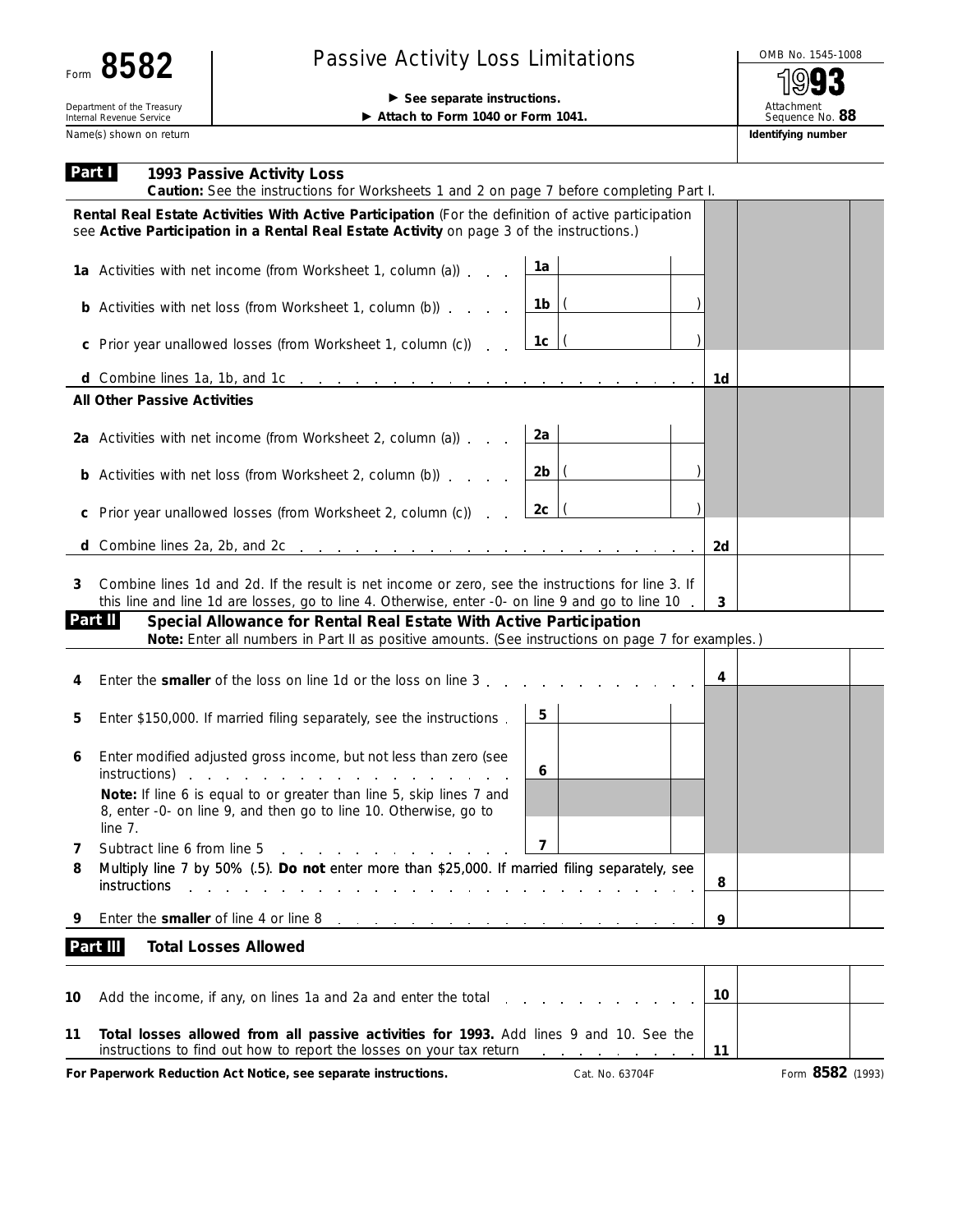|                                                       |  | Caution: The worksheets are not required to be filed with your tax return and may be detached before filing Form |  |
|-------------------------------------------------------|--|------------------------------------------------------------------------------------------------------------------|--|
| 8582. Keep a copy of the worksheets for your records. |  |                                                                                                                  |  |

| Worksheet 1-For Form 8582, Lines 1a, 1b, and 1c (See instructions on page 7.)                           |                                       |                                 |                                               |                      |                                                 |                                                                   |
|---------------------------------------------------------------------------------------------------------|---------------------------------------|---------------------------------|-----------------------------------------------|----------------------|-------------------------------------------------|-------------------------------------------------------------------|
| Name of activity                                                                                        | Current year                          | Prior year                      |                                               | Overall gain or loss |                                                 |                                                                   |
|                                                                                                         | (a) Net income<br>(line 1a)           | (b) Net loss<br>(line 1b)       | (c) Unallowed<br>loss (line 1c)               |                      | (d) Gain                                        | (e) Loss                                                          |
|                                                                                                         |                                       |                                 |                                               |                      |                                                 |                                                                   |
|                                                                                                         |                                       |                                 |                                               |                      |                                                 |                                                                   |
|                                                                                                         |                                       |                                 |                                               |                      |                                                 |                                                                   |
|                                                                                                         |                                       |                                 |                                               |                      |                                                 |                                                                   |
| Total. Enter on Form 8582, lines 1a,<br>1b, and 1c. $\ldots$ $\ldots$ $\ldots$                          |                                       |                                 |                                               |                      |                                                 |                                                                   |
| Worksheet 2-For Form 8582, Lines 2a, 2b, and 2c (See instructions on page 7.)                           |                                       |                                 |                                               |                      |                                                 |                                                                   |
|                                                                                                         |                                       | <b>Current year</b>             | Prior year<br>(c) Unallowed<br>loss (line 2c) |                      |                                                 | Overall gain or loss                                              |
| Name of activity                                                                                        | (a) Net income<br>(line 2a)           | (b) Net loss<br>(line 2b)       |                                               |                      | (d) Gain                                        | (e) Loss                                                          |
|                                                                                                         |                                       |                                 |                                               |                      |                                                 |                                                                   |
|                                                                                                         |                                       |                                 |                                               |                      |                                                 |                                                                   |
| Total. Enter on Form 8582, lines 2a,<br>2b, and 2c. $\blacksquare$                                      |                                       |                                 |                                               |                      |                                                 |                                                                   |
| Worksheet 3-Use this worksheet if an amount is shown on Form 8582, line 9 (See instructions on page 8.) |                                       |                                 |                                               |                      |                                                 |                                                                   |
| Name of activity                                                                                        | Form or schedule<br>to be reported on | (a) Loss<br>(See instructions.) | (b) Ratio<br>(See instructions.)              |                      | (c) Special<br>allowance (See<br>instructions.) | (d) Subtract column<br>(c) from column (a)<br>(See instructions.) |
|                                                                                                         |                                       |                                 |                                               |                      |                                                 |                                                                   |
|                                                                                                         |                                       |                                 |                                               |                      |                                                 |                                                                   |
| Total<br>Worksheet 4-Allocation of Unallowed Losses (See instructions on page 8.)                       |                                       |                                 | 1.00                                          |                      |                                                 |                                                                   |
|                                                                                                         |                                       |                                 |                                               |                      |                                                 |                                                                   |
| Name of activity                                                                                        | Form or schedule<br>to be reported on |                                 | (a) Loss<br>(See instructions.)               |                      | (b) Ratio<br>(See instructions.)                | (c) Unallowed loss<br>(See instructions.)                         |
|                                                                                                         |                                       |                                 |                                               |                      |                                                 |                                                                   |
|                                                                                                         |                                       |                                 |                                               |                      |                                                 |                                                                   |
|                                                                                                         |                                       |                                 |                                               |                      |                                                 |                                                                   |
| <b>Total</b><br>Worksheet 5-Allowed Losses (See instructions on page 8.)                                | ا میں بارے کی بارے میں ا              |                                 |                                               |                      | 1.00                                            |                                                                   |
| Name of activity                                                                                        | Form or schedule<br>to be reported on |                                 | (a) Loss<br>(See instructions.)               |                      | (b) Unallowed loss<br>(See instructions.)       | (c) Allowed loss<br>(See instructions.)                           |
|                                                                                                         |                                       |                                 |                                               |                      |                                                 |                                                                   |
|                                                                                                         |                                       |                                 |                                               |                      |                                                 |                                                                   |
|                                                                                                         |                                       |                                 |                                               |                      |                                                 |                                                                   |
| Total                                                                                                   |                                       |                                 |                                               |                      |                                                 |                                                                   |